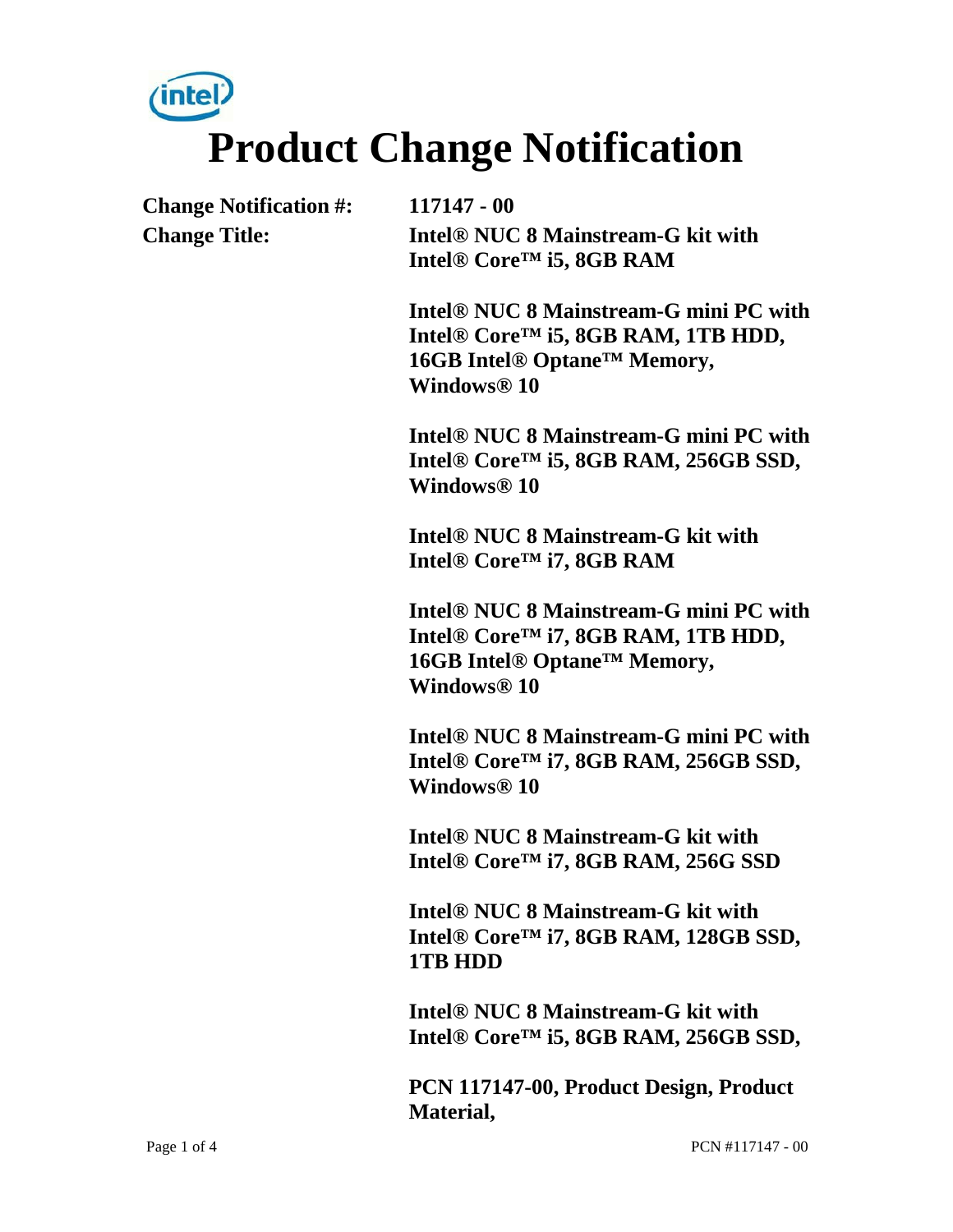## **Update BIOS to IN0033 and Win10 version to 19H1, Change CPU stepping from W0 to V0 and GDDR5 with VBIOS**

#### **Date of Publication: September 10, 2019**

#### **Key Characteristics of the Change:**

Product Design, Product Material

#### **Forecasted Key Milestones:**

| Date Customer Must be Ready to Receive Post-Conversion Material: | October 7, 2019 |
|------------------------------------------------------------------|-----------------|

#### **Description of Change to the Customer:**

The Intel® NUC 8 Mainstream-G SKUs listed in the products affected table below will have the following changes.

- The BIOS will be updated to version INWHL357.0033. A complete list of BIOS changes can be found in the BIOS release notes. The BIOS updates and release notes can be found at [http://downloadcenter.intel.com](http://downloadcenter.intel.com/) .
- Windows 10 will be updated to version 19H1
- CPU stepping will be changed to V0
- The GDDR5 will be changed with VBIOS

#### **Customer Impact of Change and Recommended Action:**

This change has been thoroughly evaluated to ensure that there are no quality or reliability implications to our customers.

Milestone dates are estimates and subject to change based on business and operational conditions.

Customer can expect to receive mixed inventory until current inventory levels are depleted.

Please contact your local Intel Field Sales Rep if you have any further questions about these changes.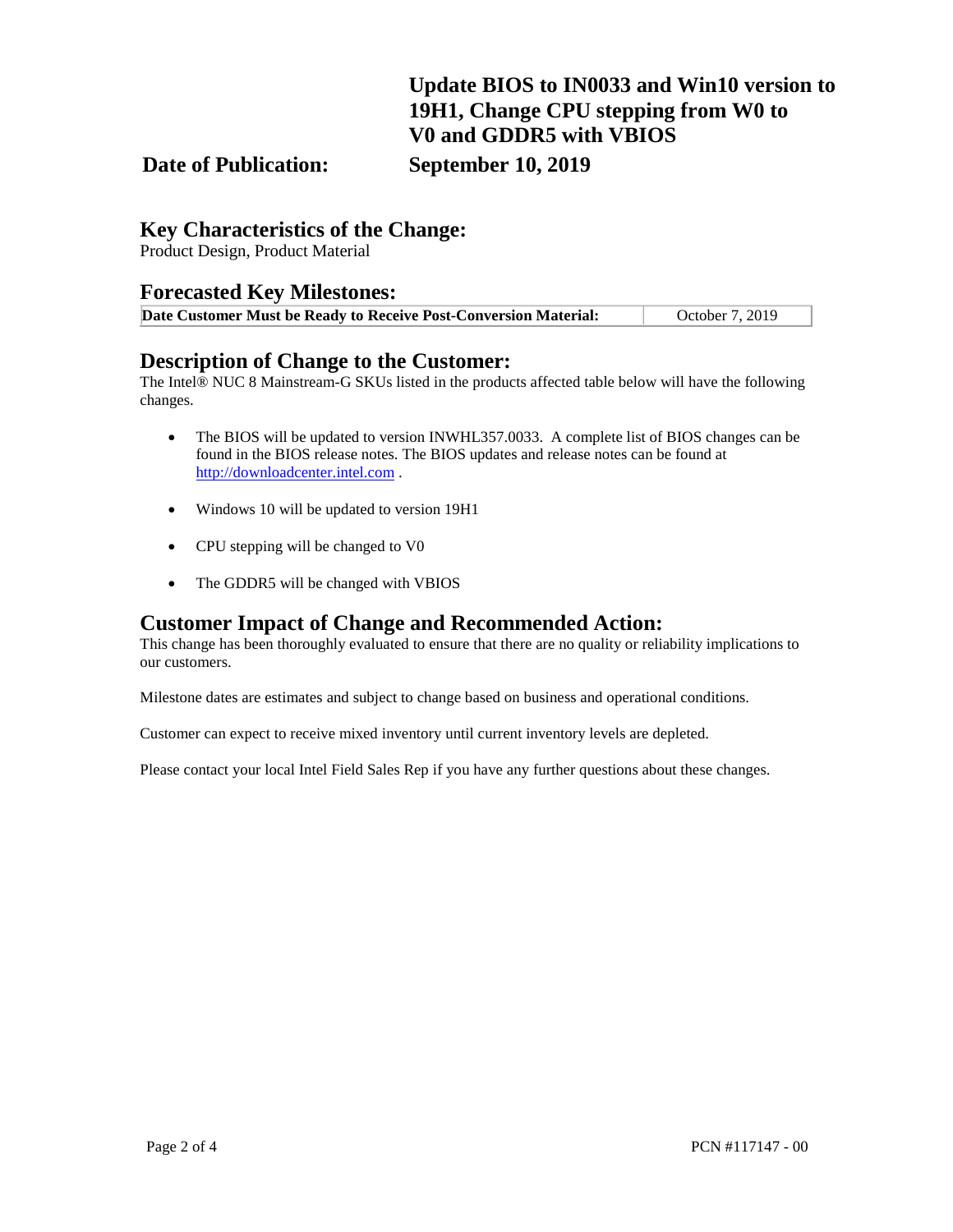| I Tougles Antitud / milli Orgening<br>vvuts. |        |                      |                       |  |
|----------------------------------------------|--------|----------------------|-----------------------|--|
| <b>Product Code</b>                          | MMH    | <b>Pre Change SA</b> | <b>Post Change SA</b> |  |
| BXNUC8I5INHJA1                               | 999AHL | K29938-404           | K29938-405            |  |
| BXNUC8I5INHJA2                               | 999AHM | K29938-404           | K29938-405            |  |
| BXNUC8I5INHJA3                               | 999AHN | K29938-404           | K29938-405            |  |
| BXNUC8I5INHJA4                               | 999AHP | K29938-404           | K29938-405            |  |
| BXNUC8I5INHPA2                               | 999F4Z | K47340-404           | K47340-405            |  |
| BXNUC8I5INHPA1                               | 999F50 | K47340-404           | K47340-405            |  |
| <b>BXNUC8I5INHX</b>                          | 999F51 | K47339-403           | K47339-404            |  |
| <b>BXNUC8I7INHX</b>                          | 999F9J | K47344-403           | K47344-404            |  |
| BXNUC8I7INHJA1                               | 999F9L | K29939-404           | K29939-405            |  |
| BXNUC8I7INHJA2                               | 999FA4 | K29939-404           | K29939-405            |  |
| BXNUC8I7INHJA3                               | 999FA5 | K29939-404           | K29939-405            |  |
| BXNUC8I7INHJA4                               | 999FA6 | K29939-404           | K29939-405            |  |
| BXNUC8I7INHPA1                               | 999FA8 | K47348-404           | K47348-405            |  |
| BXNUC8I7INHPA2                               | 999FA9 | K47348-404           | K47348-405            |  |
| BXNUC8I5INHP6                                | 999F4J | K47343-403           | K47343-404            |  |
| BXNUC8I7INHZ6                                | 999FAA | K47347-403           | K47347-404            |  |
| BXNUC8I7INHP6                                | 999FAC | K47349-403           | K47349-404            |  |

## **Products Affected / Intel Ordering Codes:**

## **PCN Revision History:**

| <b>Date of Revision:</b> | <b>Revision Number:</b> | <b>Reason:</b>           |
|--------------------------|-------------------------|--------------------------|
| September 9, 2019        | 00                      | Originally Published PCN |